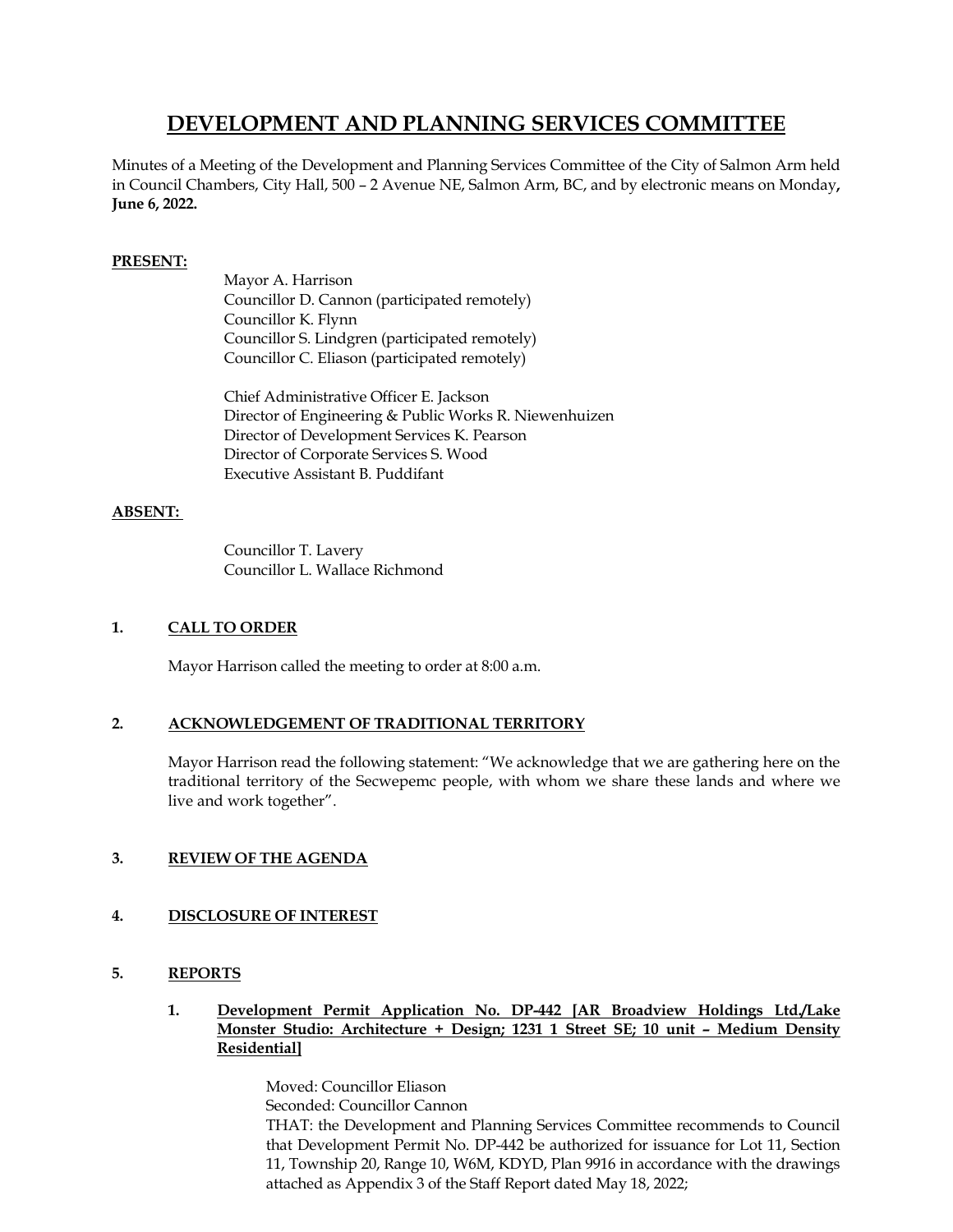## **5. REPORTS - continued**

### **1. Development Permit Application No. DP-442 [AR Broadview Holdings Ltd./Lake Monster Studio: Architecture + Design; 1231 1 Street SE; 10 unit – Medium Density Residential] - continued**

AND THAT: Issuance of Development Permit No. DP-442 be withheld subject to the following:

- 1. Registration of a Section 219 Land Title Act Covenant on title restricting development to a total of 10 rental units and prohibits stratification of the development on the subject parcel, and;
- 2. Receipt of an Irrevocable Letter of Credit in the amount of 125% of the landscape estimate for completion of the landscaping plan.

### CARRIED UNANIMOUSLY

### **2. Development Variance Permit Application VP-552 [Nakazawa, B.; 2371 Auto Road SE; Servicing requirements]**

Moved: Councillor Cannon

Seconded: Councillor Lindgren

THAT: the Development and Planning Services Committee recommends to Council that Development Variance Permit No. VP-552 be authorized for issuance for Subdivision Plan EPP112221 of Lot 2, Section 13, Township 20, Range 10, W6M, KDYD, Plan 3075 Except Plans 32461, KAP62839, EPP63695, EPP75660, EPP83031 and EPP105897 which will vary Subdivision and Development Servicing Bylaw No. 4163 as follows:

1. Section 9.1 – Service Requirements – Waive the requirement to install underground Hydro/Telecom distribution.

J. Nakazawa, on behalf of the applicant, outlined the application and was available to answer questions from the Committee.

#### DEFEATED UNANIMOUSLY

### **3. Development Variance Permit Application No. VP-555 [Piggot, J. & C.; 4440 20 Street NE; Setback requirements]**

Moved: Councillor Lindgren

Seconded: Councillor Flynn

THAT: the Development and Planning Services Committee recommends to Council that Development Variance Permit No. VP-555 be authorized for issuance for Lot 1, Section 25, Township 20, Range 10, W6M, KDYD, Plan EPP53097 which will vary Zoning Bylaw No. 2303 as follows:

1. Section 4.15.1 – Front parcel line setback reduction from 6.0m to 4.0m for the construction of a swimming pool; and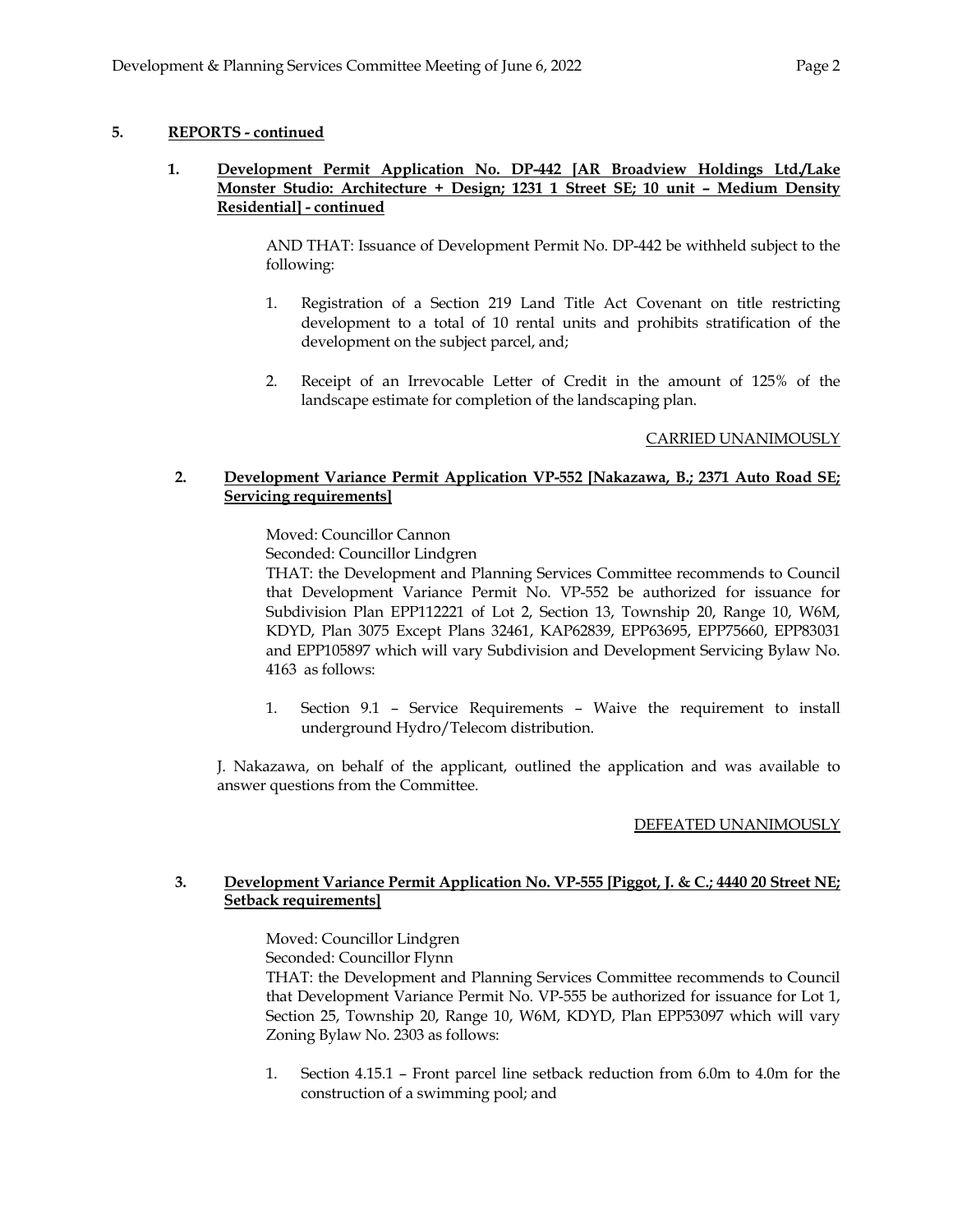## **5. REPORTS - continued**

## **3. Development Variance Permit Application No. VP-555 [Piggot, J. & C.; 4440 20 Street NE; Setback requirements] - continued**

2. Section 4.12.1(b) – Fence height increase for a fence located in the front yard of a Residential property from 1.2m (3.9 ft) to 1.5m (5.0 ft).

### CARRIED UNANIMOUSLY

# **4. Zoning Amendment Application No. ZON-1241 [McCann, D. & K.; 961 17 Street SE; R-1 to R-8]**

Moved: Councillor Eliason

Seconded: Councillor Flynn

THAT: the Development and Planning Services Committee recommends to Council that a bylaw be prepared for Council's consideration, adoption of which would amend Zoning Bylaw No. 2303 by rezoning Lot 23, Section 13, Township 20, Range 10, W6M, KDYD, Plan KAP79114 from R-1 (Single Family Residential Zone) to R-8 (Residential Suite Zone).

### CARRIED UNANIMOUSLY

#### **5. Zoning Amendment Application No. ZON-1243 [Bagley, P. & S./Franklin Engineering Ltd.; 800 Foothill Road SW; A-2 and R-1 to R-8]**

Moved: Councillor Lindgren

Seconded: Councillor Eliason

THAT: the Development and Planning Services Committee recommends to Council that a bylaw be prepared for Council's consideration, adoption of which would amend Zoning Bylaw No. 2303 by rezoning Lot 1, Section 11, Township 20, Range 10, W6M, KDYD, Plan 7950 Except Plan 8467 from A-2 (Rural Holding Zone) and R-1 (Single Family Residential Zone) to R-8 (Residential Suite Zone).

S. Mitchell, Franklin Engineering, agent for the applicant, outlined the application and was available to answer questions from the Committee.

## CARRIED UNANIMOUSLY

### **6. Zoning Amendment Application No. ZON-1244 [Caswell, C./Tremblay, I.; 2080 Okanagan Avenue SE; R-1 to R-8]**

Moved: Councillor Eliason

Seconded: Councillor Lindgren

THAT: the Development and Planning Services Committee recommends to Council that a bylaw be prepared for Council's consideration, adoption of which would amend Zoning Bylaw No. 2303 by rezoning Lot 9, Section 13, Township 20, Range 10, W6M, KDYD, Plan 17802 from R-1 (Single Family Residential Zone) to R-8 (Residential Suite Zone).

C. Caswell, the applicant, was available to answer questions from the Committee.